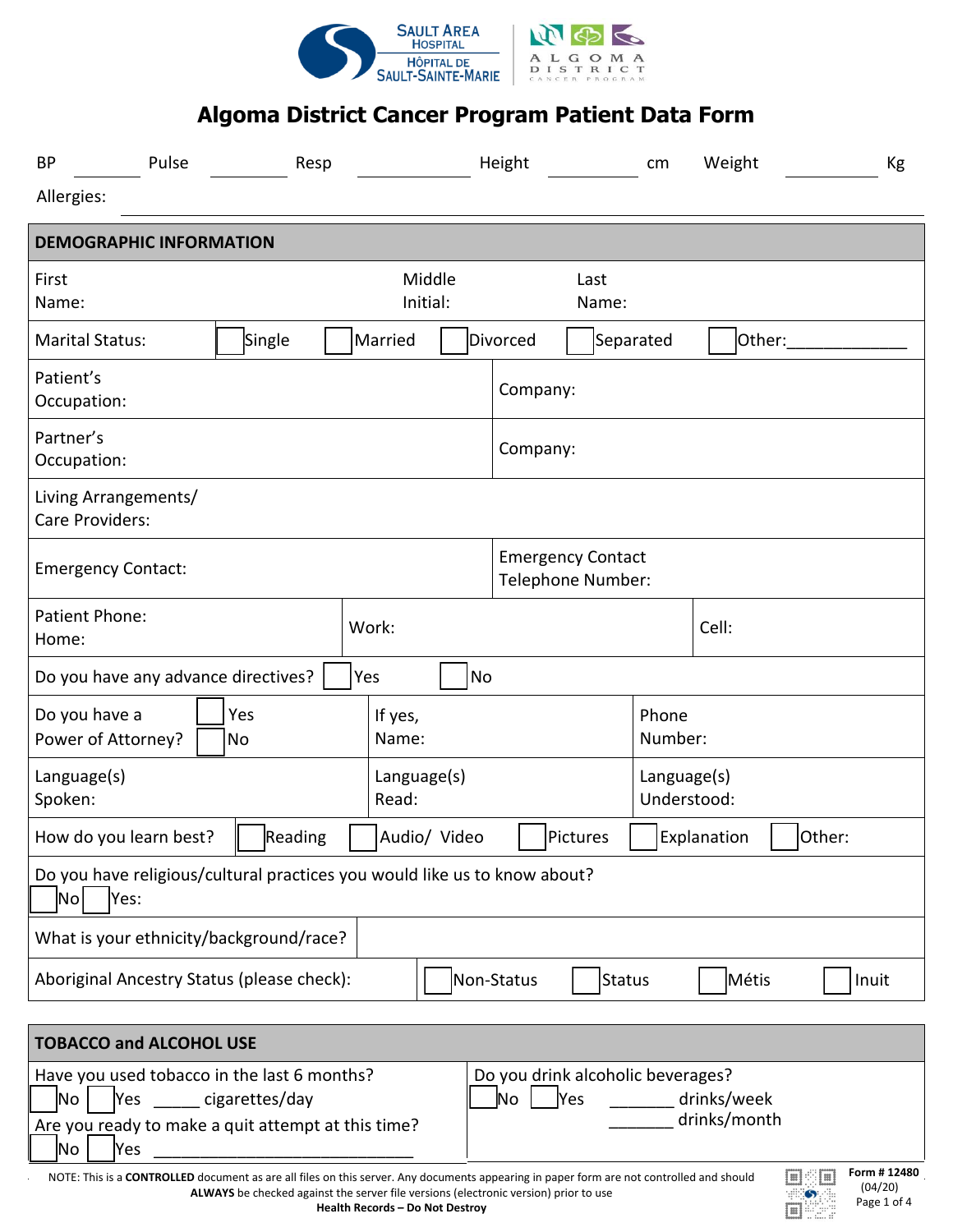

| PERSONAL and FAMILY MEDICAL HISTORY                         |                   |                     |        |                      |  |  |  |  |
|-------------------------------------------------------------|-------------------|---------------------|--------|----------------------|--|--|--|--|
| Condition                                                   | <b>I Have Now</b> | <b>I Had Before</b> | Family | <b>Date/Comments</b> |  |  |  |  |
| Angina/Heart Attack                                         |                   |                     |        |                      |  |  |  |  |
| High Blood Pressure                                         |                   |                     |        |                      |  |  |  |  |
| Stroke                                                      |                   |                     |        |                      |  |  |  |  |
| Phlebitis/Inflamed Veins                                    |                   |                     |        |                      |  |  |  |  |
| <b>Congestive Heart Failure</b>                             |                   |                     |        |                      |  |  |  |  |
| Asthma/Emphysema/COPD                                       |                   |                     |        |                      |  |  |  |  |
| Seizures                                                    |                   |                     |        |                      |  |  |  |  |
| Sleep Disorder                                              |                   |                     |        |                      |  |  |  |  |
| <b>Mental Illness</b>                                       |                   |                     |        |                      |  |  |  |  |
| <b>Diabetes</b>                                             |                   |                     |        |                      |  |  |  |  |
| Arthritis/Gout                                              |                   |                     |        |                      |  |  |  |  |
| Kidney Disease                                              |                   |                     |        |                      |  |  |  |  |
| <b>Thyroid Disease</b>                                      |                   |                     |        |                      |  |  |  |  |
| Infectious Disease (e.g. HIV,<br>Hepatitis C, Tuberculosis) |                   |                     |        |                      |  |  |  |  |
| Muscle Disorder                                             |                   |                     |        |                      |  |  |  |  |
| <b>Blood Disorder</b>                                       |                   |                     |        |                      |  |  |  |  |
| Ulcer/GERD                                                  |                   |                     |        |                      |  |  |  |  |
| <b>Celiac Disease</b>                                       |                   |                     |        |                      |  |  |  |  |
| Skin Problems                                               |                   |                     |        |                      |  |  |  |  |
| Jaundice/Liver Disease                                      |                   |                     |        |                      |  |  |  |  |
| Irritable Bowel Disease                                     |                   |                     |        |                      |  |  |  |  |
| Scleroderma                                                 |                   |                     |        |                      |  |  |  |  |
| Lupus                                                       |                   |                     |        |                      |  |  |  |  |
| Other:                                                      |                   |                     |        |                      |  |  |  |  |

NOTE: This is a **CONTROLLED** document as are all files on this server. Any documents appearing in paper form are not controlled and should **ALWAYS** be checked against the server file versions (electronic version) prior to use



**Form # 12480** (04/20)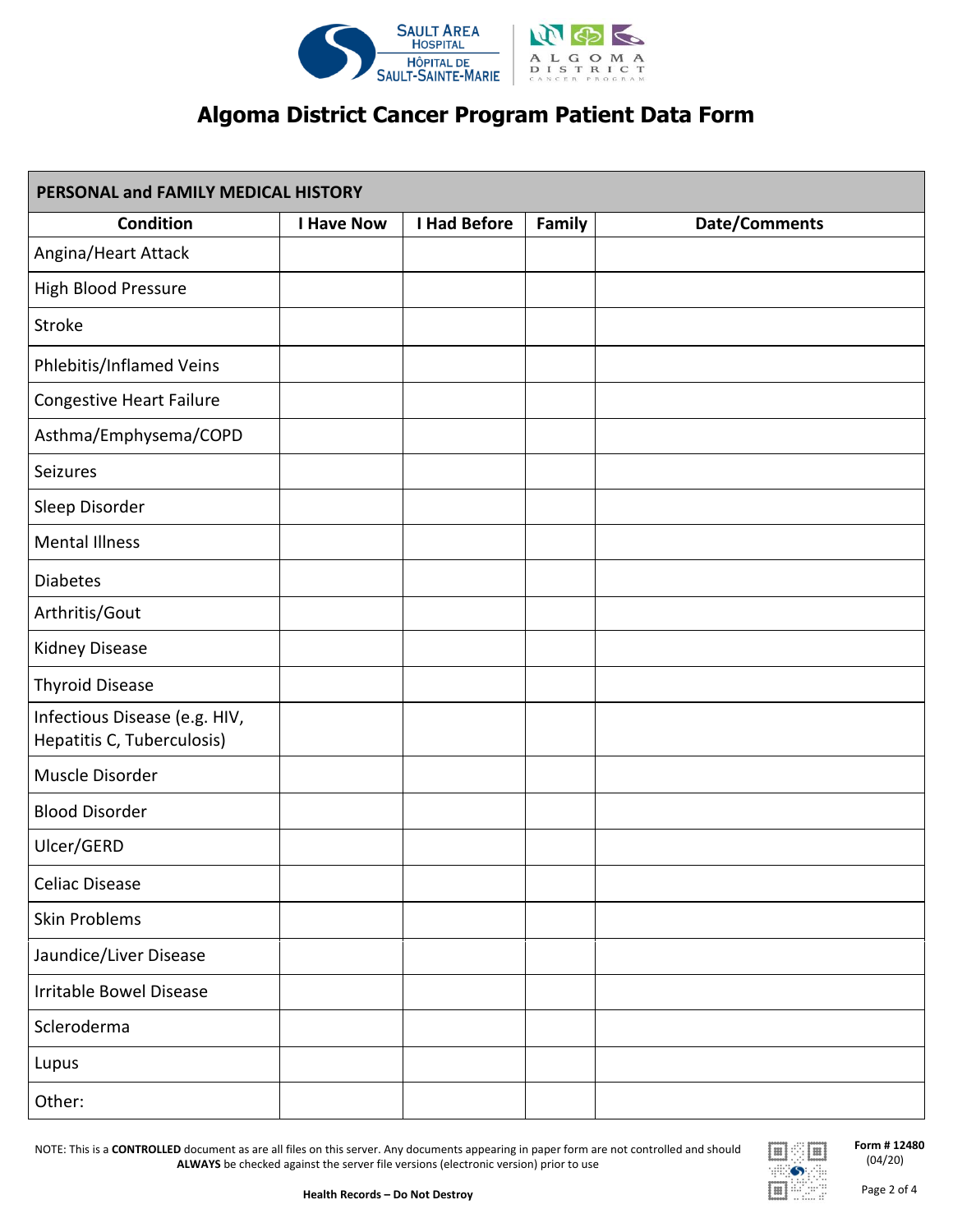

| <b>PAST SURGERIES:</b> |             |                |             |  |  |  |  |  |  |
|------------------------|-------------|----------------|-------------|--|--|--|--|--|--|
| <b>Surgery</b>         | <b>Date</b> | <b>Surgery</b> | <b>Date</b> |  |  |  |  |  |  |
|                        |             |                |             |  |  |  |  |  |  |
|                        |             |                |             |  |  |  |  |  |  |
|                        |             |                |             |  |  |  |  |  |  |

| <b>PERSONAL CANCER HISTORY</b> |                         |                       |  |  |  |  |  |  |  |  |
|--------------------------------|-------------------------|-----------------------|--|--|--|--|--|--|--|--|
| <b>Cancer Type</b>             | <b>Age at Diagnosis</b> | <b>Treatment Used</b> |  |  |  |  |  |  |  |  |
|                                |                         |                       |  |  |  |  |  |  |  |  |
|                                |                         |                       |  |  |  |  |  |  |  |  |

| <b>FAMILY CANCER HISTORY</b> |          |                 |                         |  |  |  |  |  |  |
|------------------------------|----------|-----------------|-------------------------|--|--|--|--|--|--|
| <b>Cancer Type</b>           | Relative | Living (Yes/No) | <b>Age at Diagnosis</b> |  |  |  |  |  |  |
|                              |          |                 |                         |  |  |  |  |  |  |
|                              |          |                 |                         |  |  |  |  |  |  |
|                              |          |                 |                         |  |  |  |  |  |  |

| <b>NUTRITION ASSESSMENT</b>                                                                                                    |     |      |         |  |      |     |  |  |  |  |
|--------------------------------------------------------------------------------------------------------------------------------|-----|------|---------|--|------|-----|--|--|--|--|
| Have you lost weight within the past 6 months without trying:<br>Unsure<br> No<br>Yes                                          |     |      |         |  |      |     |  |  |  |  |
| $11 - 20$<br>Yes How many pounds?<br>$1 - 10$<br>$21 - 30$<br>$>30$                                                            |     |      |         |  |      |     |  |  |  |  |
| Have you been eating poorly because of a decreased appetite? (less than $\frac{1}{2}$ of usual intake)<br><b>No</b><br>Yes     |     |      |         |  |      |     |  |  |  |  |
| Are you having any difficulty swallowing foods or fluids?<br>Yes (if yes, fill out Speech Language Pathologist Referral)<br>No |     |      |         |  |      |     |  |  |  |  |
| When was your last Dental Check Up?                                                                                            |     |      |         |  |      |     |  |  |  |  |
| SENSES: Do you require any of the following:                                                                                   |     |      |         |  |      |     |  |  |  |  |
| Glasses or contact lenses?                                                                                                     | Yes | lNo  | Brace?  |  | Yes  | lNo |  |  |  |  |
| Wheelchair?                                                                                                                    | Yes | INo. | Walker? |  | lYes | Νo  |  |  |  |  |

Hearing aid(s)? ☐ Yes ☐ No Cane? ☐ Yes ☐ No

NOTE: This is a **CONTROLLED** document as are all files on this server. Any documents appearing in paper form are not controlled and should **ALWAYS** be checked against the server file versions (electronic version) prior to use



 $\boxed{m}$ ψË  $\bullet$  $\boxed{m}$ 

**Form # 12480** (04/20) Page 3 of 4